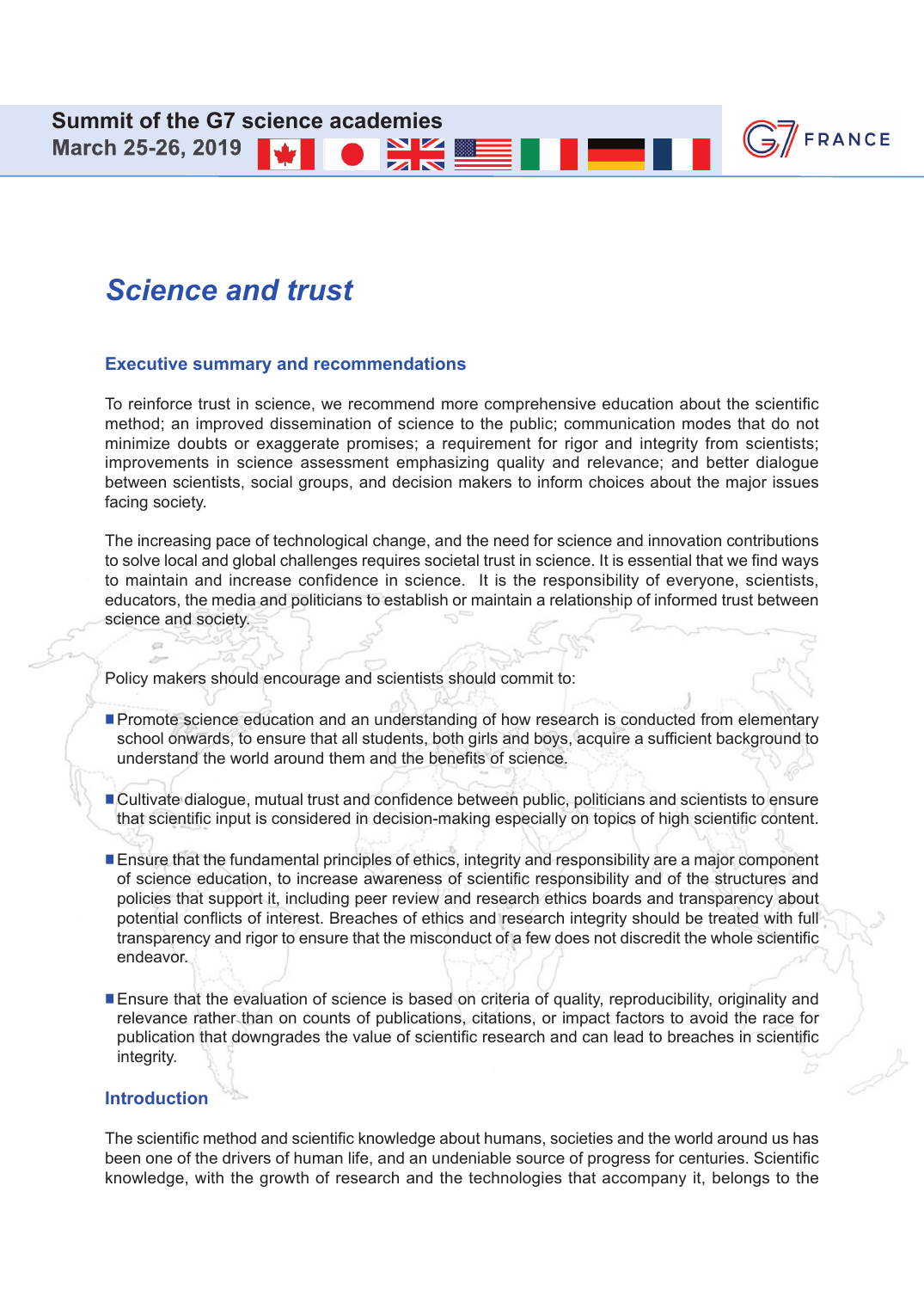heritage of humanity, and has provided great benefits. However, in recent times there has been an apparent erosion in the level of public trust in science. As the global community faces increasing challenges, it is essential that we maintain a high level of confidence in science. Science has recently addressed major issues with broad implications for policies and economic interests, and the public and therefore politicians have not always made the choices based on scientific evidence.

Trust in science cannot be assumed. Thus, the scientific community, together with educators, journalists and politicians, must work together to strengthen and maintain an informed relationship of trust between science and society.

#### **An in-depth understanding of the contribution of science to technical progress**

Our era is exposed to a constant flow of scientific discoveries, inventions and innovations. Never before has the history of humanity witnessed such technological revolutions that affect all countries and sectors including communication, transport, the environment and health, the ability to read, understand and alter or edit genomes. Digital technologies and advances in machine learning are changing the science of data, while artificial intelligence is profoundly modifying everyday life. Science is addressing major global challenges including public health issues, dwindling natural resources, reduction in biodiversity and climate change. However, with scientific advances come new and unintended ethical questions. Understanding how technology works and the relationship of science to technology is becoming more difficult as the technology becomes more complex. While there is generally more reliance on technology, citizens may justifiably be taken aback by the accelerations of knowledge and its applications. It may be difficult for citizens to distinguish credible scientific information from unfounded claims, an urgent question because of the rapid dissemination enabled by digital technology with considerable expansion of fake news and pseudo science and their commercial or ideological exploitation. Although people frequently express doubts about scientific facts, they nevertheless often trust blindly in what they find from web searches because they are overconfident about technology, uncritical with respect to reliability of new sources and misled by the apparent validity of pseudo documents.

# **Building and maintaining a relationship of trust between science and society with respect and dialogue**

In general, citizens trust science to solve the major problems of humanity, but their degree of trust varies considerably from country to country, depending on educational, social, economic, political, religious and historical factors, and on the area of science. Distrust in science may arise from a loss of confidence not so much in science itself but rather in the ability of scientists and experts to be forthright about sensitive societal or economic issues. Their conflicts of interest and integrity are questioned. In some cases, the perceived failure of the science community to address potential negative impacts of developments can be a source of mistrust. There are many other factors that may reduce trust in science: the lack of reproducibility of some published results, manipulation of science and information for ideological or commercial purposes, fraud, although rare and conflicts of interest; the tendency for risks that are generated by society itself to be more strongly questioned than natural risks; a growing level of distrust in many governmental institutions and agencies, fueled by the media and disseminated in a near viral manner on social networks; the production and spread of "fake news" feeding conspiracy theories that flourish on the internet and elsewhere. Moreover, distrust in science also often originates from ill-founded anxieties and insufficient training in science, numerical and abstract reasoning. Our societies may be tempted by a kind of skepticism, and cultural relativism that affects science and the voice of scientists. In the absence of critical thinking, doubt undermines societal confidence in science.

Science itself, however, includes a critical attitude that admits what we know at a given moment might be in itself refutable and revisable. Scientists are not always careful or successful in separating discussion of scientific understanding from personal political and social views.

Respect and dialogue between scientists and citizens are essential for building a relationship of trust. Opening up scientific data to public access may help, but this raises its own challenges, for example, for the established practices of scholarly publishing. Publications by non-profit organizations and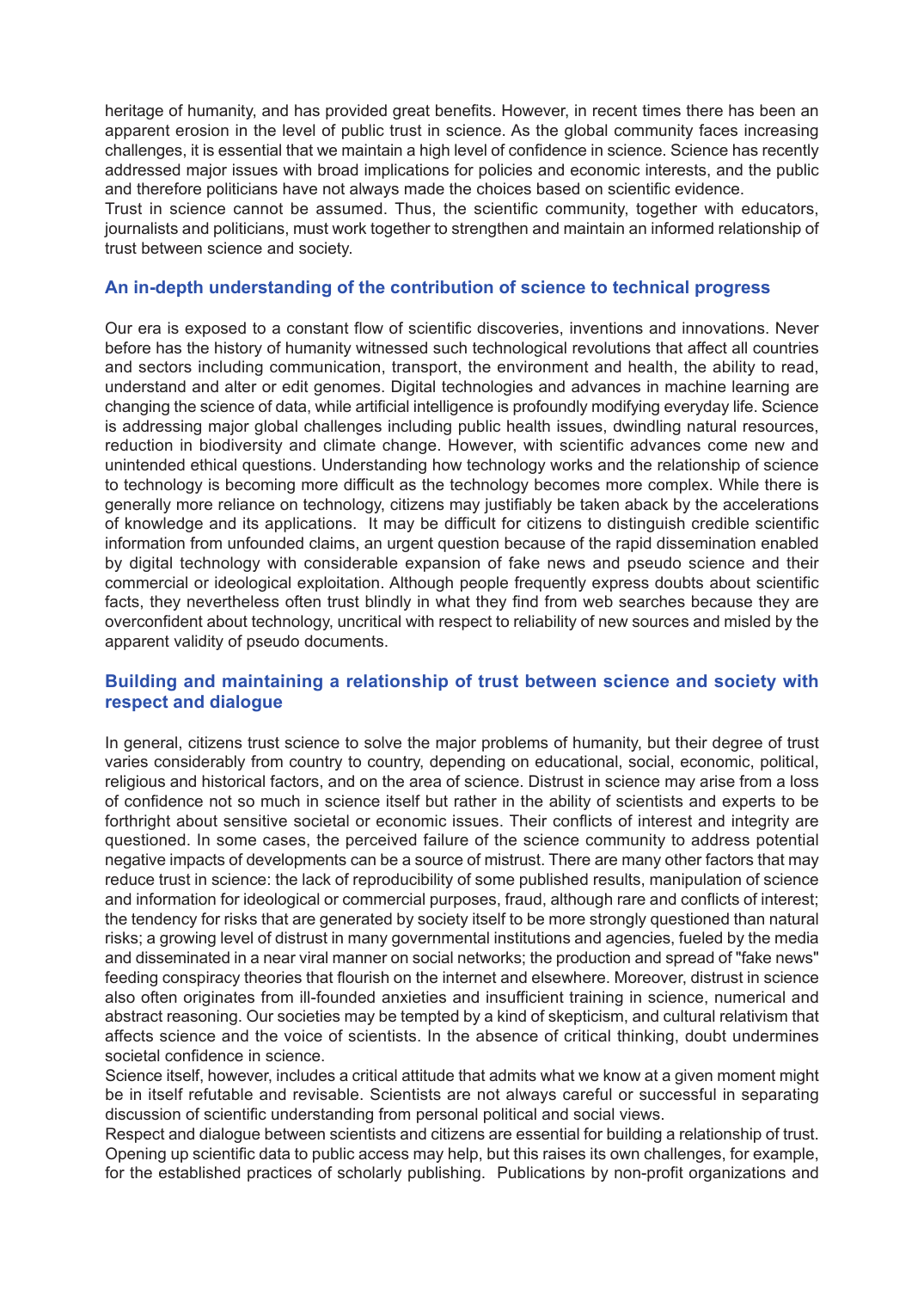those in preprint servers should be considered as an alternative. Increased transparency can help to increase trust in science, together with the active participation of citizens in science development (see also the declaration on citizen science). Clearly, all of these aspects must be considered if we are to maintain and strengthen public trust in science and the scientific community.

#### **Providing access to science for all through education**

Young people must be made aware of scientific reasoning and rigour from a very early stage. A major effort should be made to teach the value of reasoning and rational thinking to schoolchildren, both girls and boys, starting at the elementary level. The practice of experimentation at a young age can be formative. Stimulating observation, methodically analyzing the results obtained and placing them in context are ways of developing a critical scientific mind. The rules of rigour and integrity must be reiterated throughout school and university education, and during researchers' careers.

Education must provide all young people with a foundation of scientific knowledge and convey the values of rigour and integrity that are inherent to science, so that they can distinguish between what emanates from opinions and beliefs (including from scientists) and what relies on scientific evidence and rigorous research. Of particular importance for a proper evaluation of scientific facts and technological risks are abstract and numerical reasoning skills in order to understand elusive concepts as probabilities, non-linear trends or unjustified generalizations. All educated citizens should be able to understand the principles of scientific reasoning and reject fake or distorted news conveyed by groups reflecting diverse interests and beliefs.

## **Promoting honest, ethical and responsible research**

All new scientific contributions to knowledge, whether a discovery, insight, invention or innovation, require that the entirety of the evidence be reported truthfully. The public must be able to trust researchers and experts. Since funding, reputation and professional esteem are closely linked to the results of research, there may be undue pressure leading to poor quality or unethical science, with consequent implications for the reputation of the scientific community. A truncated, misdirected or falsified truth may have serious societal consequences and may cast lasting and unfounded suspicion on research and its goals. Scientists should be concerned by the ethical issues that shape their research questions and arise from their discoveries.

Citizens should be able to rely on the integrity and reliability of the scientific world and have access to rigorous and reliable information. The trust placed in scientific expertise depends on the quality of the experts, their objectivity and in appropriate management of conflicts of interest.

# **Increasing the quality of science dissemination**

The entire knowledge-production chain is responsible for disseminating scientifically valid and highquality information.

Researchers are responsible for making their research results accessible to an informed and specialized audience without overselling their results by minimizing doubts or exaggerating promises. Public authorities should support the creation of programs and events to ensure the high-quality dissemination of science.

Confidence in science is undermined by publications featuring limited or non-existent peer review. In recent years low-cost electronic journals offering rapid turnaround, with limited or non-existent peer review have enabled the publication of questionable research and downgraded the very notion of what constitutes an acceptable scientific publication. The open science approach recommends that evaluating scientists should be based upon a critical analysis of the content, originality and relevance of their work rather than parameters such as the number of papers published and the impact factor of the journals in which they appear. In brief, evaluation criteria should not rely exclusively on metrics but more on papers selected by the researchers themselves.

Trust in science will be augmented by improving the quality of publications and monitoring the reproducibility of the results and by ensuring that scientific publication is not compromised by commercial or ideological interests. The general public follows scientific news through different types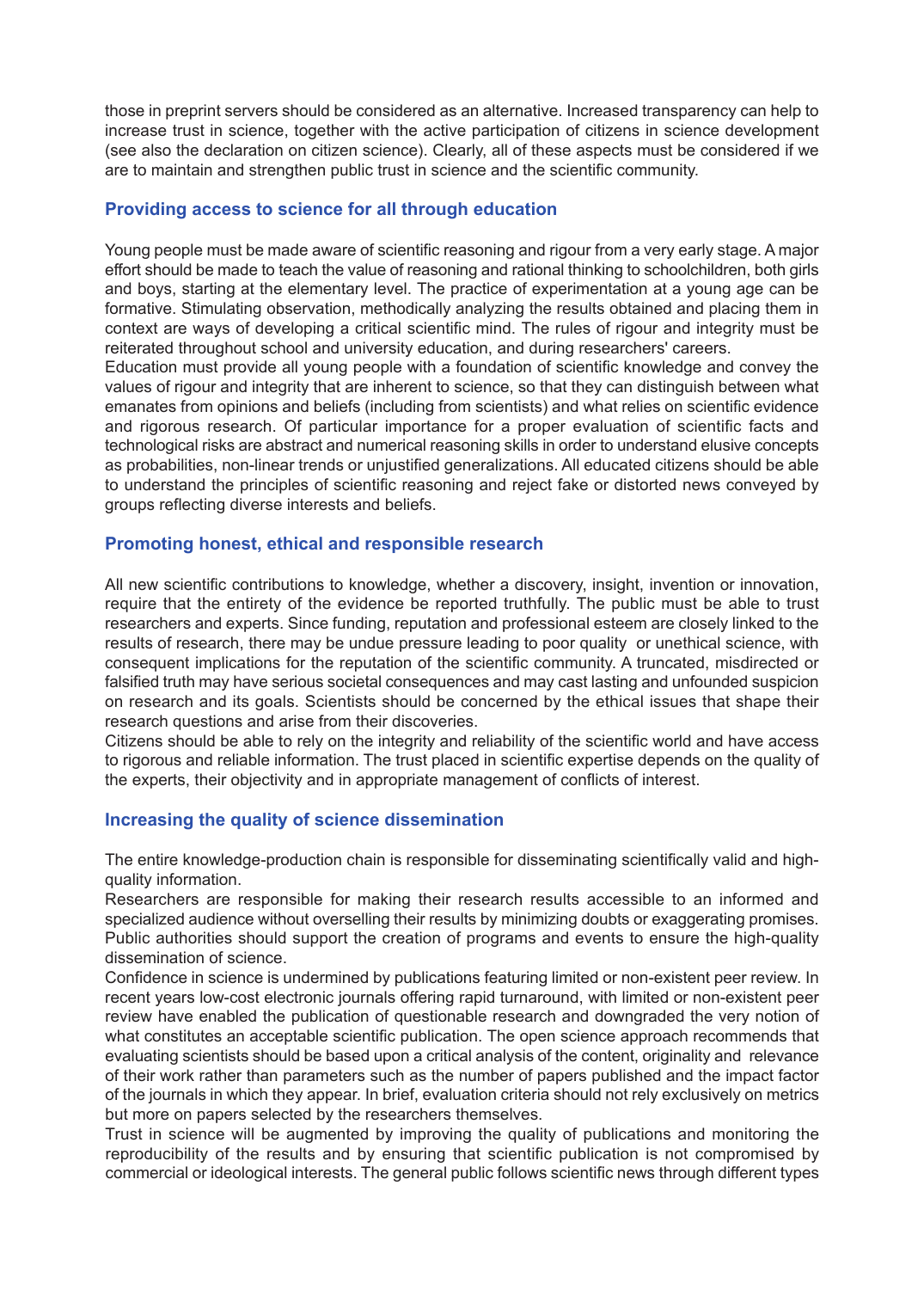of media such as television broadcasts, the Internet and the press. It is essential to remind citizens that the timeline of science may be long, that scientific discoveries and progress are not always straightforward and cannot be produced on demand. Developing solutions to current problems does not follow a pre-determined schedule but often stems from research that breaks with so-called established ideas. The role of specialized journalists and the media in general is crucial and any initiative on their part to promote or improve the dissemination of scientifically valid knowledge should be supported. Moreover, methods to evaluate the credibility of informal information sources (e.g. web pages and blogs) should be developed and the accumulated credibility ratings of such sources should be documented and made public.

#### **Involve scientists more in engaging with the public and decision-makers**

Scientists, at all stages in their career, should be provided with guidance and lessons-learned from the many extensive efforts to engage and build relationships of trust, and encouraged to work interactively with citizens, journalists, and decision-makers. Young scientists can be an engine of reform and improvement. Trust is earned by sustained engagement, including learning about the concerns and priorities of the public and getting involved in the public debate, discussing, clarifying scientific arguments and providing information for decision making.

The participation of scientists in the dissemination of knowledge and the popularization of science is essential and requires specific training and encouragement to devote part of their time to public engagement and to disseminating knowledge. Such public engagement should be rewarded in evaluation and promotion processes. Progress needs to be made in the organization of debates on sensitive subjects that touch on science to ensure that the presence of scientists to listen and understand the concerns of citizens, and to counter unfounded arguments, beliefs, and false controversies. The dissemination of deliberately false news requires increased research on ways to combat their appearance and propagation.

Scientists and politicians are working on different time scales but it is important that both work closely together for the good of all society in the development of science-based policies. At all levels, from local to international, scientists should not just be positioned as expert consultants but should be actively engaged in the planning and decision-making processes. They can provide an irreplaceable long-term vision on subjects that politics and policy-making often only consider in the short term.

## **Conveying the message that science has a crucial role for tackling critical challenges facing humanity**

The challenges facing humanity today are daunting. The world is increasingly dependent on science and its applications in everyday life as well as in its long-term perspectives. The absence of a demographic transition in many countries and the resulting increase in global population raise problems of energy supply, water availability, threats to marine ecosystems and coasts, accelerated extinction of species affecting the planet's biodiversity, global warming, land degradation and its impact on food security which have been precisely described by scientists. They warn us that urgent actions are needed to reduce anticipated risks. Addressing these major challenges will only be possible through a systematic understanding of options and consequences, further scientific advances, accelerated technological progress, innovation and the existence of a political will to implement them. This is of particular importance because humans now face a profoundly different situation than generations ago. In earlier times, the risks and advantages of technological developments were immediately apparent to individuals. Nowadays, many developments have remote consequences and delayed risks can only be comprehended by abstract reasoning and an analysis of anticipated trends based on scientific models.

The issues addressed here are even more relevant and challenging for developing countries that may not have the capacity to generate and apply scientifically validated information and deploy appropriate technology and engineering know-how. These countries have significant scientific potential and natural resources but lack the means to develop them. The roots of trust and mistrust